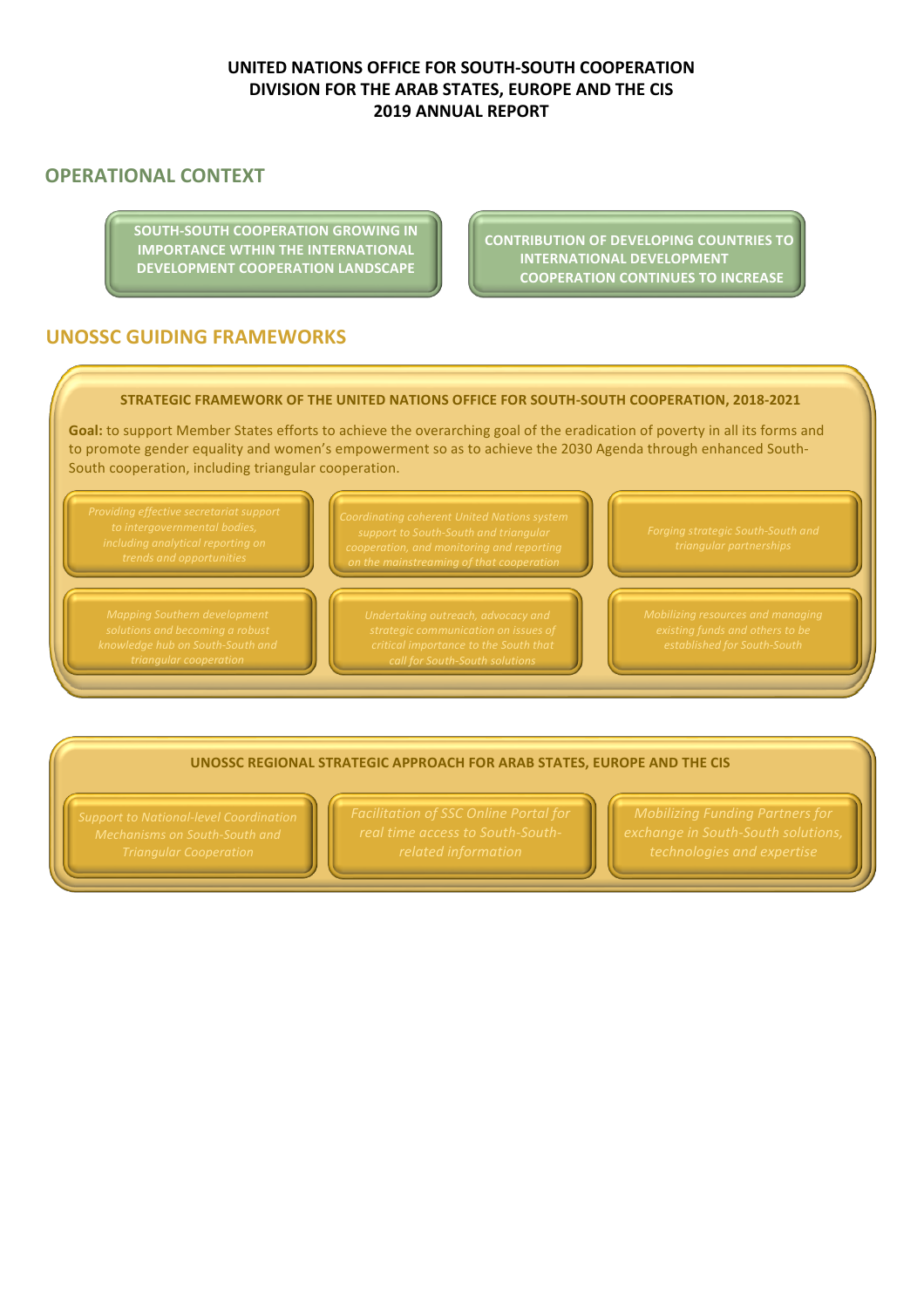#### **UNITED NATIONS OFFICE FOR SOUTH-SOUTH COOPERATION DIVISION FOR ARAB STATES, EUROPE AND THE CIS**

#### **2019 ANNUAL REPORT**

## **I. OPERATIONAL CONTEXT**

#### SSC growing in importance within the international development cooperation landscape:

Countries of the South are intensifying their cooperation with each other to accelerate the attainment of sustainable peace and prosperity. Global growth slowed following the financial crisis of 2008-2009, but the current upward trend is largely attributable to the performance and recovery of emerging economies and the South as a whole. Growing Southern economies are steering South-South exchanges that benefit many countries in the global South. However, external forces could continue to hinder socioeconomic progress across the developing world. This suggests a greater need for nuanced policy responses and actions if the promise of the 2030 Agenda to eradicate poverty in all its forms is to be realized by 2030.

#### The contribution of developing countries to international development cooperation continues to increase:

After the adoption of the 2030 Agenda, the Addis Ababa Action Agenda and the Paris Agreement, India and China launched several initiatives that elevated South-South development cooperation to a higher level. In 2016, India announced a \$10 billion concessional credit line to Africa over a period of five years, further to \$600 million in grant assistance, plus an earlier line-ofcredit programme that India had extended to Africa. China established a \$2 billion fund to assist developing countries towards the implementation of the 2030 Agenda, thus launching its South-South cooperation fund.

It is within this overall context that the Division for Arab States, Europe and the CIS of the United Nations Office for South-South Cooperation (UNOSSC) launched its support activities initially for the Arab States region since its inception in July 2012 (in cooperation and coordination with the UNDP Regional Bureau for Arab States) and eventually- following the re-structuring also for the Europe/CIS region in May, 2014 (in close partnership with the UNDP Regional Bureau for Europe and the CIS and its Istanbul Regional Hub). The high demand for the Division's services resulted in intensified cooperation at national and regional level, production of knowledge products and capacity building efforts in coordinating South-South cooperation. Specific focus has been given to advance SSC exchanges in agriculture and food security in a number of the countries in both regions (please refer to the 2015, 2016, 2017 and 2018 Annual Reports available at www.arab-ecis.unsouthsouth.org).

#### **II.** UNOSSC GUIDING FRAMEWORKS

In its work, UNOSSC is guided by the **Strategic framework of the United Nations Office for South-South Cooperation, 2018-2021** that was approved by the Executive Board of the United Nations Development Programme (UNDP), the United Nations Population Fund (UNFPA) and the United Nations Office for Project Services at its Annual session 2018 (DP/CF/SSC/6). It aims to achieve the overarching goal of supporting Member States efforts to achieve the eradication of poverty in all its forms and to promote gender equality and women's empowerment in order to achieve the 2030 Agenda through enhanced South-South cooperation, including triangular cooperation.

In line with the overarching goal, UNOSSC pursues six objectives, namely:

- a) providing effective secretariat support to intergovernmental bodies, including analytical reporting on trends and opportunities;
- b) coordinating coherent United Nations system support to South-South and triangular cooperation, and monitoring and reporting on the mainstreaming of that cooperation;
- c) forging strategic South-South and triangular partnerships;
- d) mapping Southern development solutions and becoming a robust knowledge hub on South-South and triangular cooperation;
- e) undertaking outreach, advocacy and strategic communication on issues of critical importance to the South that call for South-South solutions; and
- f) mobilizing resources and managing existing funds and others to be established for South-South cooperation.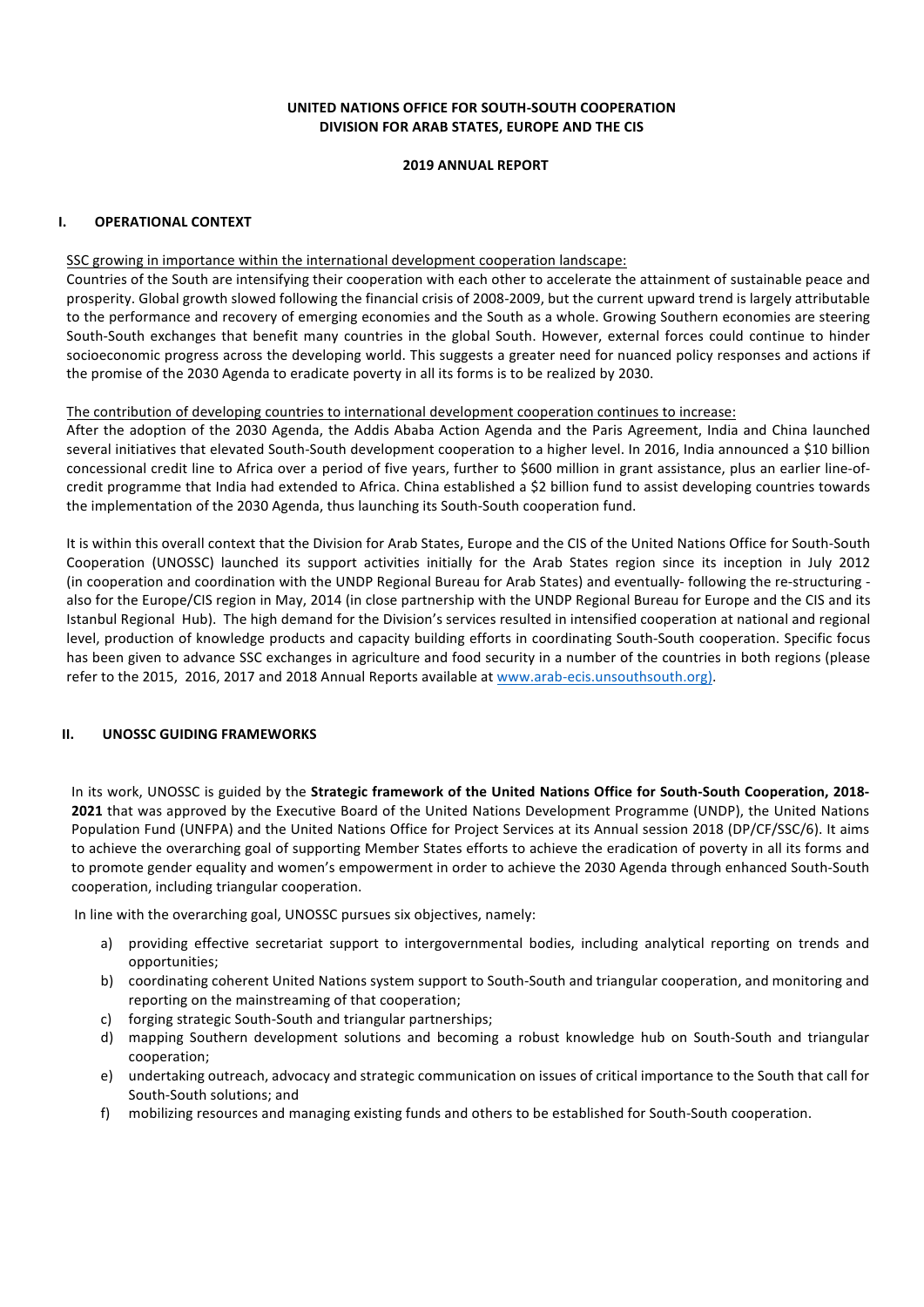In providing its catalytic services at the regional level, the work of the UNOSSC Division for Arab States, Europe and the CIS is also informed by the UNOSSC Regional Strategy towards further advancing South-South, East-East, and Triangular **Cooperation for development in the Arab States, Eastern Europe and CIS** that comprises three elements:

- *A. Support to National-level Coordination Mechanisms on South-South and Triangular Cooperation*
- Experience shows that countries with the existing *policy, coordination mechanism, and resources* including packaged knowledge and expertise, clearly identified needs, and some funding to support exchange in those with other countrieshave proven more successful in South-South Cooperation than countries reverting to South-South Cooperation on an ad hoc basis.
- *B. Facilitation of SSC Online Portal for real time access to South-South-related information* While national-level coordination is critical to ensuring scaled up South-South Cooperation within and beyond the regions, the approach should provide for seamless and non-bureaucratic horizontal linkages, local leadership and ownership, as well as it should be inclusive and systematic in a sense that support activities should benefit as many of existing and potential South-South exchanges involving various government, civil society, and private sector players as possible.
- *C. Mobilizing Funding Partners for scaled up exchange in South-South solutions, technologies and expertise* Building on existing institutional arrangements, capacities developed and other resources available (avoiding duplication of arrangements, capacities and resource facilities) while implementing the recommended approach can help to seriously reduce the set-up costs, and in itself serve as a driver towards a more harmonized and inclusive approach.

## **III.** DELIVERABLES

In 2019, the main focus of the activities has been divided between the newly established Joint Initiative of UNOSSC and the World Green Economy Organization (WGEO), implementation of which has been entrusted on the Division for the Arab State, Europe and the CIS, and the activities on providing tailor- made support services for the UN Country Teams and the Government Focal Points on South-South Cooperation in the two regions on a demand-driven basis aiming to enable respective countries to pursue their national South-South and triangular cooperation agendas in addressing their individual and shared development priorities.

More particularly, the following range of deliverables was produced in the reported period:

Component 1: Systematic Country- and Regional-level Support in Advancing South-South and Triangular Cooperation in the **Arab States and Europe/CIS regions**

- 1. In part of implementation the Joint UNOSSC/WGEO Initiative on Partnership Mobilization and Global Outreach Support for the World Green Economy Organization,
	- 1.1 With regards to the Immediate Objective 1, Sustainable Green Economy approaches further promoted across the **Global South through systematic advocacy and outreach support at global, regional, and national levels,** the following deliverables were produced:
		- Support to coordination of the WGEO activities related to partnership mobilization and global outreach support;
		- The series of events were initiated and organized to present the WGEO, to support in establishing cooperation with the WGEO and the key global, regional and national stakeholders in the field of green economy and to sensitize them on the WGEO membership. The 2019 Regional Ministerial Conferences on Green Economy were designed as an extension to WGES aiming to raise regional awareness by showcasing and scaling up the impact of successful evidence-based green economy solutions crafted and tested by countries in the five regions in addressing sustainable development challenges pertinent to the needs and aspirations of the region;
		- The global outreach was insured through initiating and implementing the first round of the ambitious high-level events aimed to join decision-makers, policy makers, private sector and academia as well as international players at highest regional level to collaborate to advance green economy. The five Regional Ministerial Conferences and High-Level Forums were organized globally during June and July of 2019:
			- 2019 Asia-Pacific Regional High-Level Forum on Green Economy, Bangkok, Thailand, 10-12 June; Partners: The United Nations Economic and Social Commission for Asia and the Pacific (ESCAP), UNFCCC, Asia Foundation, the International Solar Alliance (ISA); 95 participants from over 20 countries;
			- 2019 Africa Regional Ministerial Conference on Green Economy, Cairo, Egypt, 17-19 June 2019; Partners: The Ministry of Environment of Egypt and the Egyptian Environmental Affairs Agency, The World Food Programme (WFP), UNFCCC, UNDP, CSR Arabia, ISA; 100 participants from over 20 countries;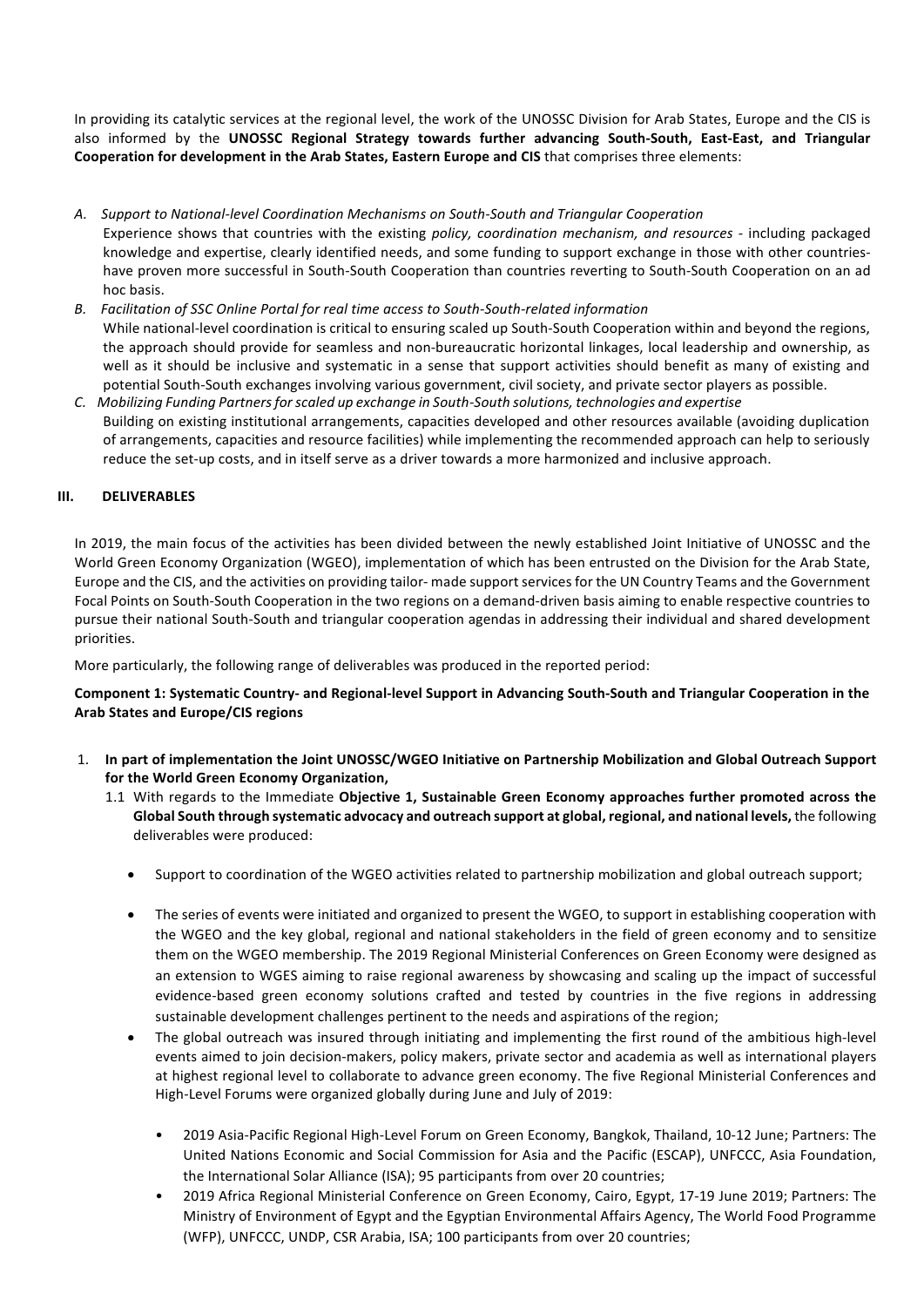- 2019 Americas Regional Ministerial Conference on Green Economy, Fortaleza, Brazil, 24-26 June; Partners: The Government of State of Ceará, the Brazil-Africa Institute (IBRAF), UNFCCC, UNDP, ISA; over 80 participants from 11 countries;
- 2019 MENA Regional Ministerial Conference on Green Economy, Manama, Bahrain, 2-4 July; Partners: The Supreme Council for the Environment of the Kingdom of Bahrain, The UN Resident Coordinator's Office in Bahrain, The UNIDO Investment and Technology Promotion Office in Bahrain (UNIDO ITPO), UNFCCC, the United Nations Economic and Social Commission for Western Asia (ESCWA), UNDP, ISA; 130 participants from over 20 countries:
- 2019 Europe/CIS Regional Ministerial Conference on Green Economy, Tashkent, Uzbekistan, 8-10 July; Partners: The Government of the Republic of Uzbekistan, UN Resident Coordinator's Office in Uzbekistan, The International Fund for Agricultural Development (IFAD), The Food and Agriculture Organization (FAO), the China Agricultural University (CAU), UNFCCC, UNDP, ISA; over 130 participants from 17 countries;
- The conferences were preceded with the intensive preparatory activities on the side of UNOSSC, including:
	- Priority groups of stakeholders to be addressed with the invitations for participating in the Regional Ministerial Conferences on Green Economy and other events were identified;
	- Over 1000 potential participants were sourced and contacts found and confirmed through studying national systems of governance, sourcing online, analyzing various sources and information (also through translating from Arabic, French, Spanish, Portuguese, Korean and other local languages), and following recommendations of partners in MENA, Africa, Asia-Pacific, Latin America, Europe and the Commonwealth of Independent States;
	- Information on relevant institutions, main contacts was sourced, identified and consolidated in master lists, including:
		- i. Ministers from G77 and G20 countries of Climate Change or Environment in charge of advancing and coordinating green economy agenda; 20 countries per each region were identified and targeted initially; more countries were added, thus, the number of countries addressed exceeds 30 per region;
		- ii. Ministers of economy in 50 countries;
		- iii. Ministers of education in 50 countries;
		- iv. Members of National Parliaments' engaged in green development issues in 100 countries (for the meeting in 5 regions)
		- v. Editors of National Mass Media News Aggregators and Management of development cooperation agencies (in developed countries) from 80 countries;
		- vi. Senior regional management of the development cooperation agencies in 20 countries:
		- vii. Representatives of Prime Minister offices or President Administrations engaged in policy/decision-making on green economy in 50 countries;
		- viii. 25 senior regional staff of IFIs;
		- ix. 75 regional representatives of UN agencies, including UNDP, IFAD, UNEP, ILO, IRENA, Economic and Social Commissions, UNW, UN-PAGE, UNFCCC, UNIDO, UNOSSC, WFP;
		- x. 50 Representatives of Global/Regional Foundations in the regions;
		- xi. 50 representatives of large companies with strong CSR component;
	- Established and supported communication with Governments and key institutions; indicated relevant institutions and enlisted their interest and support as hosting partners and co-organizing partners, thus, ensuring the regional and national-level ownership for effective organization of the Conferences; UNDP, UNFCCC, the International Solar Alliance, UN regional Economic and Social Commissions, as well as the Global Green Growth Institute (GGGI) have been engaged as co-organizing partners for all five conferences, while several region-specific institutions joined to the certain conferences;
	- Over 1000 invitations by regions (MENA, Africa, Asia-Pacific, Latin America, ECIS) and countries have been produced and sent;
	- Ensured highly relevant content of the Conferences through formulating the Concept Notes and the Agendas, and through composing the panels' structure, effective distribution of the speaking roles, mobilizing high-level speakers, providing consultations on the speaking roles to secure speakers' contributions, and linking moderators and speakers;
	- Mobilized the participants to the five Regional Ministerial Meetings; over 5000 individual messages were sent to the participants to ensure proper substantive support. Intensive follow-up, providing consultations on participation and speaking roles, addressing queries and providing additional information to invitees, UNDP COs, ministries of foreign affairs and Permanent Missions to UN, as well as support in coordinating follow-up activities within the WGEO team, have contributed to mobilization of the international and local participants, including at high-level (ministers, deputy ministers, members of parliament, DGs, top management of private companies, senior management and leadership of the UN agencies at regional and national levels);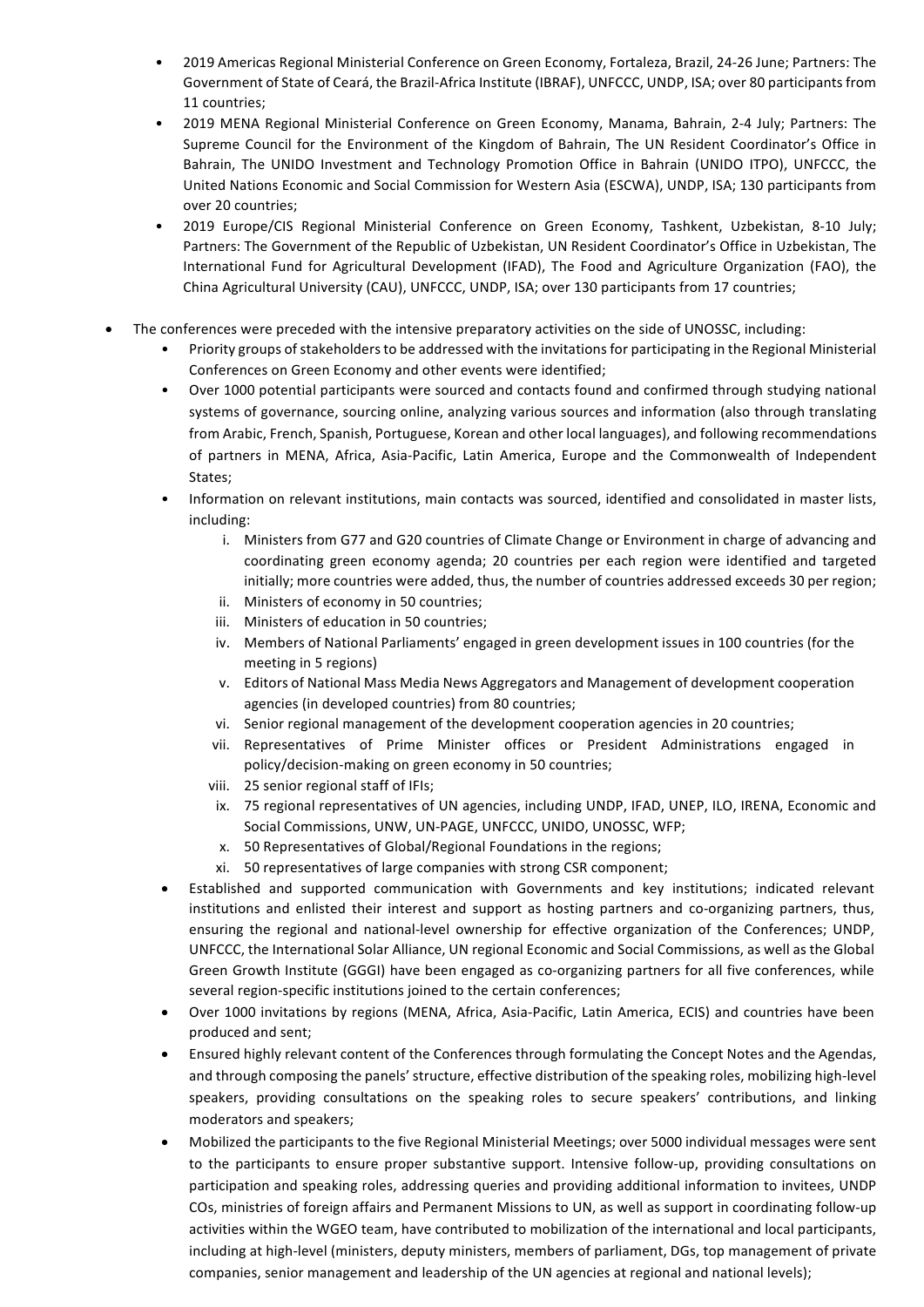- Ensured representation of the key partners' senior officials at the opening of every conference (WGEO, UNOSSC, hosting partners);
- Dedicated web-sites were developed to store, highlight and provide an access to all related information on the Conferences, including on the background, agenda, speakers, executive training courses, and the outcomes of the events:
	- http://asia-pacific.rmcge.org/
	- http://africa.rmcge.org/
	- http://americas.rmcge.org/
	- http://mena.rmcge.org/
	- http://europe-cis.rmcge.org/
- Joint Statements of the five Regional Ministerial Conferences were drafted and finalized in line with the comments and contributions from the participants of the Conferences. The joint statements reflect key outcomes and the calls for action in the field of advancing a green economy. Finalized versions in the form of Communiques are available online on the Conferences' web-sites:
	- i. BANGKOK COMMUNIQUÉ (http://asia-pacific.rmcge.org/wp-content/uploads/2019/10/d-JS1-2019-RMCGE-Asia-Pacific-FINAL.pdf)
	- ii. CAIRO COMMUNIQUÉ (http://africa.rmcge.org/wp-content/uploads/2019/10/d-JS2-2019-RMCGE-Africa-FINAL.pdf)
	- iii. FORTALEZA COMMUNIQUÉ (http://americas.rmcge.org/wp-content/uploads/2019/10/d-JS3-2019-RMCGE-Americas-FINAL.pdf)
	- iv. MANAMA COMMUNIQUÉ (http://mena.rmcge.org/wp-content/uploads/2019/10/d-JS4-2019-RMCGE-MENA-FINAL.pdf)
	- v. TASHKENT COMMUNIQUÉ (http://europe-cis.rmcge.org/wp-content/uploads/2019/10/d-JS5-2019-RMCGE-EuropeCIS-FINAL.pdf)
- Relevant logistical support in preparation for and during the events has been ensured (including travel arrangements, hotel accommodation, venue arrangement, conference facilities, translation services, meals, printing);
- Series of Green Economy events was organized in the framework of the World Green Economy Summit 2019 (WGES) in Dubai, UAE. WGEO is a co-organizer of the World Green Economy Summit (WGES), one of the leading global forums on the green economy, bringing together world-class experts from around the world to directly focus on advancing the global green economy and sustainability agenda. The following events have been supported within the UNOSSC-WGEO Initiative:
	- The 2019 Global High-Level Ministerial Conference on Green Economy was organized on 20-21 October 2019 as part of the 2019 World Green Economy Summit and was the culmination of the five Regional Ministerial Conferences and High-Level Forums in five regions around the Globe as a direct response to the requests of participating countries and institutional partners to bring green economy solutions closer to the regional contexts and to deepen the impact of transition to a green economy through scaling up and replication of successful practices at the regional level; The two-day high-level event joined over 130 ministerial-level participants and the seniors of the international
		- organizations and UN agencies, as well as private sector, who benefited from the opportunity to present and discuss the ways of advancing green economy globally;
	- Plenary Session 5 of the World Green Economy Summit 2019 on October 21st, which was held under the theme "WGEO Goes Global" was supported through ensuring high-level representation and speaking inputs. The session was to highlight the key conclusions and calls for action derived from the first round of regional ministerial conferences. The Plenary Session 5 was held in the WGES Plenary Hall and was attended by hundreds of the high-level participants of WGES, including former heads and deputy heads of governments, senior officials of UN agencies, international organizations, and private sector;
	- Events package, including concepts, draft agendas and lists of invitees have been developed, discussed and agreed with all relevant stakeholders;
	- Relevant logistical support in preparation for and during the events has been ensured (including travel arrangements, hotel accommodation, venue arrangement, conference facilities, translation services, meals, printing);
- Ensured WGEO presentation and well-positioning during the UN Climate Change Conference COP25 in Madrid, Spain, including through the support to the organization of the Joint UNFCCC and WGEO High-level Forum on Climate Finance Strategies for NDC implementation on 11 December 2019. The objectives were to highlight regional and national strategies to mobilize and access climate finance to meet the priorities of developing countries, as well as to bring clarity on how to deliver the NDCs and long-term strategies of developing countries. The Ministerial and CEO-level speakers articulated the needs of their countries and regions, shared examples of the sources of climate finance, available instruments and activities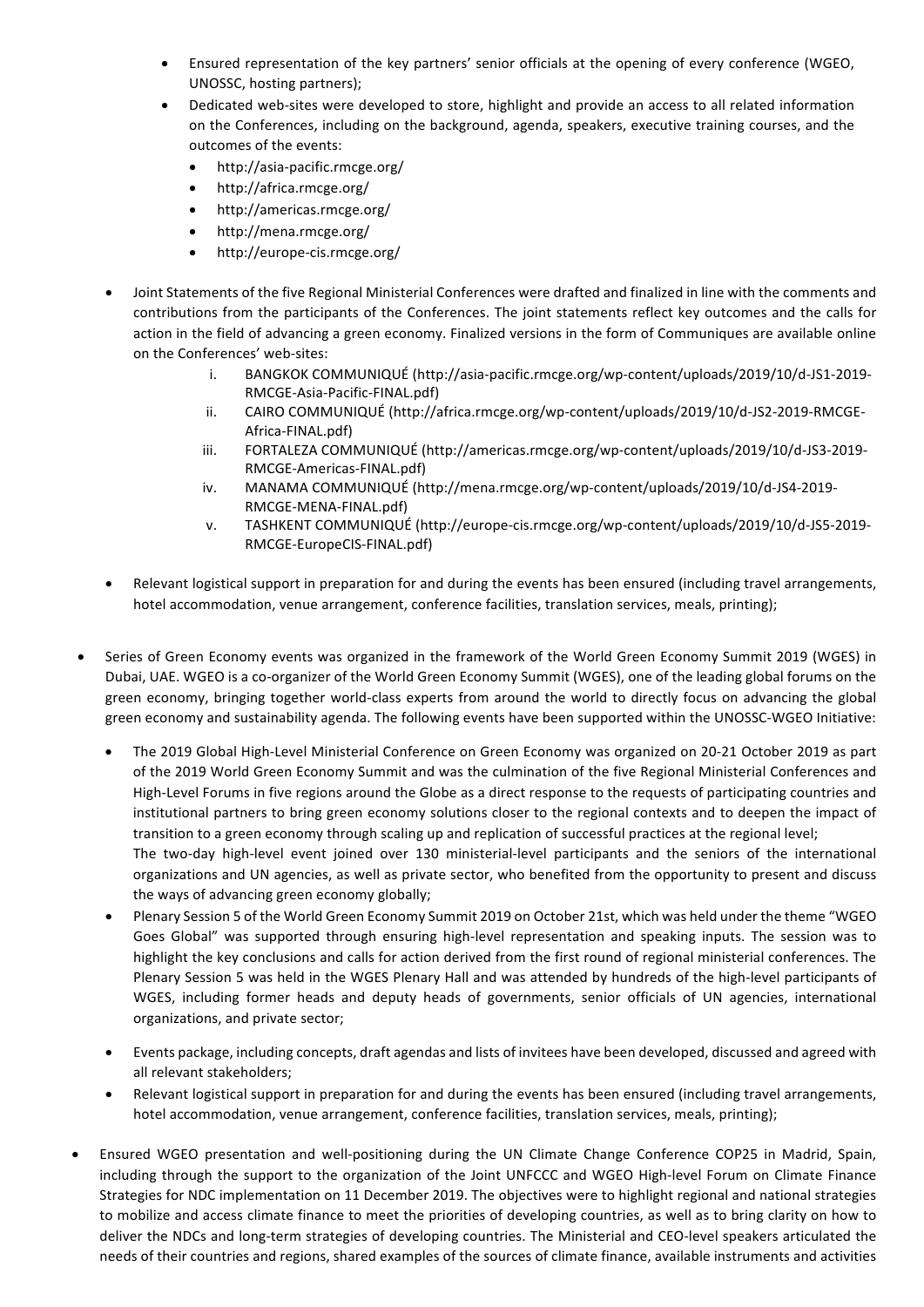in their regions (e.g. Arab, Africa, Southeast Asia, Melanesia), and informed the broader efforts being undertaken on mobilizing climate finance including, outcomes of the NBF project.

**1.2** With regards to Immediate Objective 2, Existing homegrown systems and mechanisms for inclusive Green Investment Promotion further scaled up, as well as new systems put in place and operationalized with a positive track record created in implementing innovative Green Economy initiatives, the following result were achieved:

- The green agro solutions web-page was created to support access to an accumulated knowledge in the field of green agriculture http://agro.southsouthworld.org/green-economy;
- The idea of the national green economy reports series has been delivered to the target countries and institutions during the Regional Ministerial Conferences on Green Economy and the Global Ministerial Conference on Green Economy, follow-up activities with the interested countries was implemented; provided financial and substantial support to the Government of the Kyrgyz Republic in the development of the draft report on investment promotion to a green economy;
- Contributed to collaboration between WGEO and UN Climate Change through support to the establishment of the UN Climate Change in Dubai (RCC in Dubai) focused on the Middle East, North Africa, and South Africa and hosted by WGEO;
- The list of potential partners among primary educational institutions in 5 regions (150 contacts) has been complied through studying national systems of education, sourcing online, analyzing various sources and information (also through translating from Arabic, French, Spanish, Portuguese, and other local languages) in 50 countries of the MENA, Africa, Americas, Europe and the CIS, and Asia-Pacific regions. The indicated institutions are considered as potential partners of the project on advancing 'green thinking' among youth;
- Drafted Annual Progress Report of the World Green Economy Organization for 2018;
- Supported application of WGEO as an Observer to UNFCCC. Set of required documentation was collected, prepared, and submitted to UNFCCC, as per established rules.

1.3. With regards to Immediate Objective 3, Capacity of global, regional and national institutions in the Global South for promoting effective and sustainable Green Economy approaches is further improved through scaling up research and knowledge sharing, the following deliverables were produced:

- Series of the WGEO Executive Training Courses on Scaling Up Transition to a Green Economy on a Path Towards Implementing the United Nations 2030 Sustainable Development Agenda was organized as an integral part of every Regional Ministerial Conference on Green Economy in 5 regions. Thus, about 300 executives and decision makers representing national government institutions, international organizations, private sector, as well as civil society organizations, including mass media were targeted by the training course. The course aimed to equip the participants with the sound understanding of the key principles, dimensions, and trends in the process of transition to a green economy at national, regional and global levels, as well as provides the tools and methods for proactive green action in the context of the implementation of the 2030 Agenda. Every participant who attended all six modules was awarded by the certificate:
- The WGEO Executive Training Course on Green Economy in the Context of Sustainable Development was organized for the delegates of the World Green Economy Summit 2019 in Dubai, UAE. 22 participants, representing the governmental agencies in charge of green economy, private sector and academia representatives from the UAE and other countries were awarded the certificates of completion of the training;
- During UN Climate Change Conference COP25 in Madrid, the WGEO Executive Training Course on Green Economy in the Context of Sustainable Development was organized and delivered for the delegates and the participants of COP25 from over 30 countries and representing the ministries coordinating green economy agenda, academia, NGOs and media.

**2.** Visibility and the engagement of the Arab States and ECIS countries at global level discussions on development was supported through:

**2.1.** Contributing to the preparation and holding the BAPA+40 event - the "Role of Organization of Islamic Cooperation (OIC) Institutions for the Promotion of South-South Cooperation among 57 Member Countries" – the Islamic Chamber of Commerce, Industry and Agriculture (ICCIA) side-event held on 19 March 2019 at Museo de Arquitectura y Diseno (MARQ), during the Second High-level United Nations Conference on South-South Cooperation (BAPA+40). The objective of the event was to learn of the activities of the OIC Institutions in the promotion of South-South cooperation;

**2.2** High-level representatives the countries in MENA region and the ECIS region contributed as speakers, moderators and co-organizers of the 2019 Regional Ministerial Conferences on Green Economy for MENA countries and for Europe and CIS countries organized as part of the global outreach action by the UNOSSC/WGEO Initiative;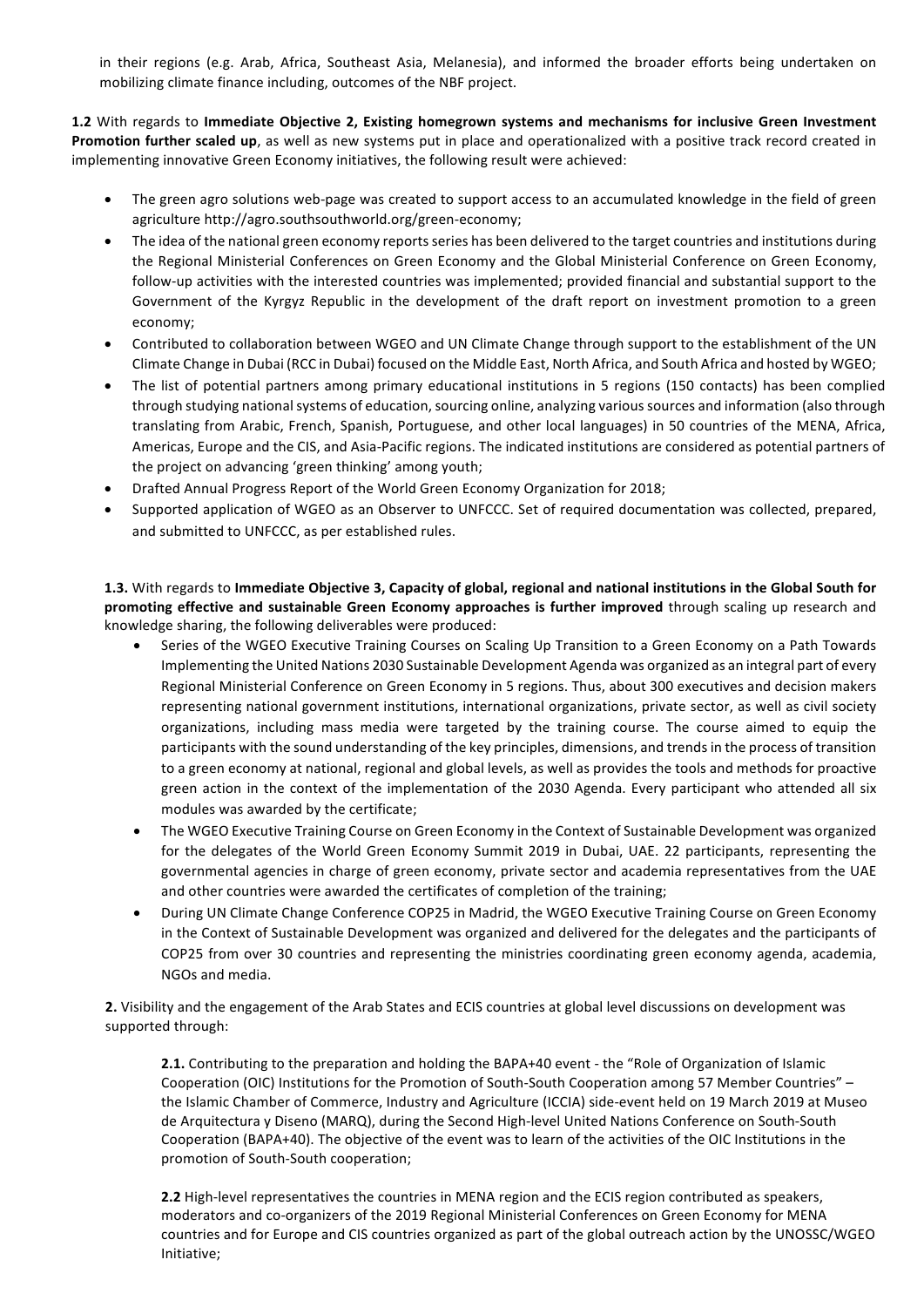**2.3.** High-level representatives of Algeria, Kyrgyz Republic, Hungary, Slovak Republic, and Uzbekistan contributed to the 2019 Global High-Level Ministerial Conference on Green Economy held during the World Green Economy Summit 2019 as a culmination of the series of the 2019 Regional Ministerial Conferences on Green Economy.

**3.** Contributed to the organization of the Special Session on UNOSSC multi-stakeholder partnership approach in supporting South-South cooperation for Agricultural Development and Poverty Eradication held within the 2019 Europe-CIS Regional Ministerial Conference on Green Economy in Tashkent, Uzbekistan. The event was organized by the UNOSSC Maritime-Continental Silk Road Cities for Sustainable Development Project in partnership with the China Agricultural University and IFAD.

**4.** Youth volunteers' engagement, in advancing South-South cooperation for sustainable development and green economy transition was continued. The volunteers have contributed to organization of the 2019 Regional Ministerial Conferences on Green Economy held in 5 locations across the Globe.

**5.** At the request of Djibouti, support and advice were provided to implement the stock-taking report' recommendations and the establishment of the South-South Cooperation Coordination Unit. The Islamic Development Bank was contacted and agreed to support the unit, the two parties engaged in effective collaboration.

Tunisia was approached to proceed with the implementation of the stock-taking recommendations; Memorandum of Understanding between the Tunisian Agency for Technical Cooperation (ATCT) and UNOSSC was signed to support the institutional arrangements for the SSC Coordination Unit in Tunisia.

#### **Component 2: SSTC Solutions and Mechanisms Portal and other Knowledge Products**

In response of the demand of the Arab States expressed in the First Regional South-South Development Expo in Qatar in 2014 to provide knowledge management support to UN agencies and national stakeholders in both regions through enhancing their capacities in sharing and sourcing successful replicable solutions, the Division designed, developed, and operationalized the Solutions Mapping Portal for the Arab States in 2013-2014, and expanded to Europe and the CIS region in 2015. The work on populating the portal evolved with the partnership support of IsDB. In 2017, at the request from the UNDP Regional Hub in Addis Ababa the SSTC Solutions and Mechanisms Portal was expanded to Africa, enhanced with new features and transformed into the South-South World. The publications on Mapping South-South Cooperation Mechanisms and Solutions in the Arab States (2014, 2017) and in Europe and the CIS (2016) produced in collaboration with the IsDB and UNDP are also available at www.southsouthworld.org.

In the course of 2019, the Division continued to encourage development actors from public and private sector as well as civil society institutions to contribute to South-South knowledge exchange by sharing their successful homegrown solutions in various sectors of development, including those to address Climate Action, Health Care, Education, Women's Rights, etc. The new cross-cutting thematic focus was integrated to support the transitioning to a green economy as an acknowledged tool of attaining sustainable development.

Deliverables:

- The 91 new solutions were sourced, documented, and made available through the South-South World.
- The green agro solutions web-page was created to support access to an accumulated knowledge in the field of green agriculture http://agro.southsouthworld.org/green-economy

# Component 3: Partnership Initiatives on South-South and Triangular Cooperation for Agricultural Development and Food Security (SSTC-ADFS) and on South-South Cooperation in Green Economy for Agricultural Development and Food **Security (SSGE-ADFS)**

Launched in 2015, the three-year partnership initiative on South-South and Triangular Cooperation for Agricultural Development and Enhanced Food Security (SSTC-ADFS) intends to systematically promote South-South and Triangular Cooperation among the participating countries as well as other countries through identification, pilot-testing, and documentation of successful models and solutions ready for replication. The project covers Algeria, Hungary, Kyrgyzstan, Morocco, Sudan, Tunisia, Turkey and Uzbekistan.

The SSTC-ADFS partnership initiative has been supported by the IFAD, as the key funding partner, as well as by the IsDB, both jointly assisted in catalyzing the expanded geographic coverage of the initiative alongside the new thematic knowledge exchange corridors. SSTC-ADFS provided systematic support in advancing South-South and triangular cooperation among the participating countries in line with three main components: 1. Practical transfer of innovative solutions and technologies; 2. Policy advice and institutional capacity development for scaling up successful solution; and 3. South-South knowledge exchange.